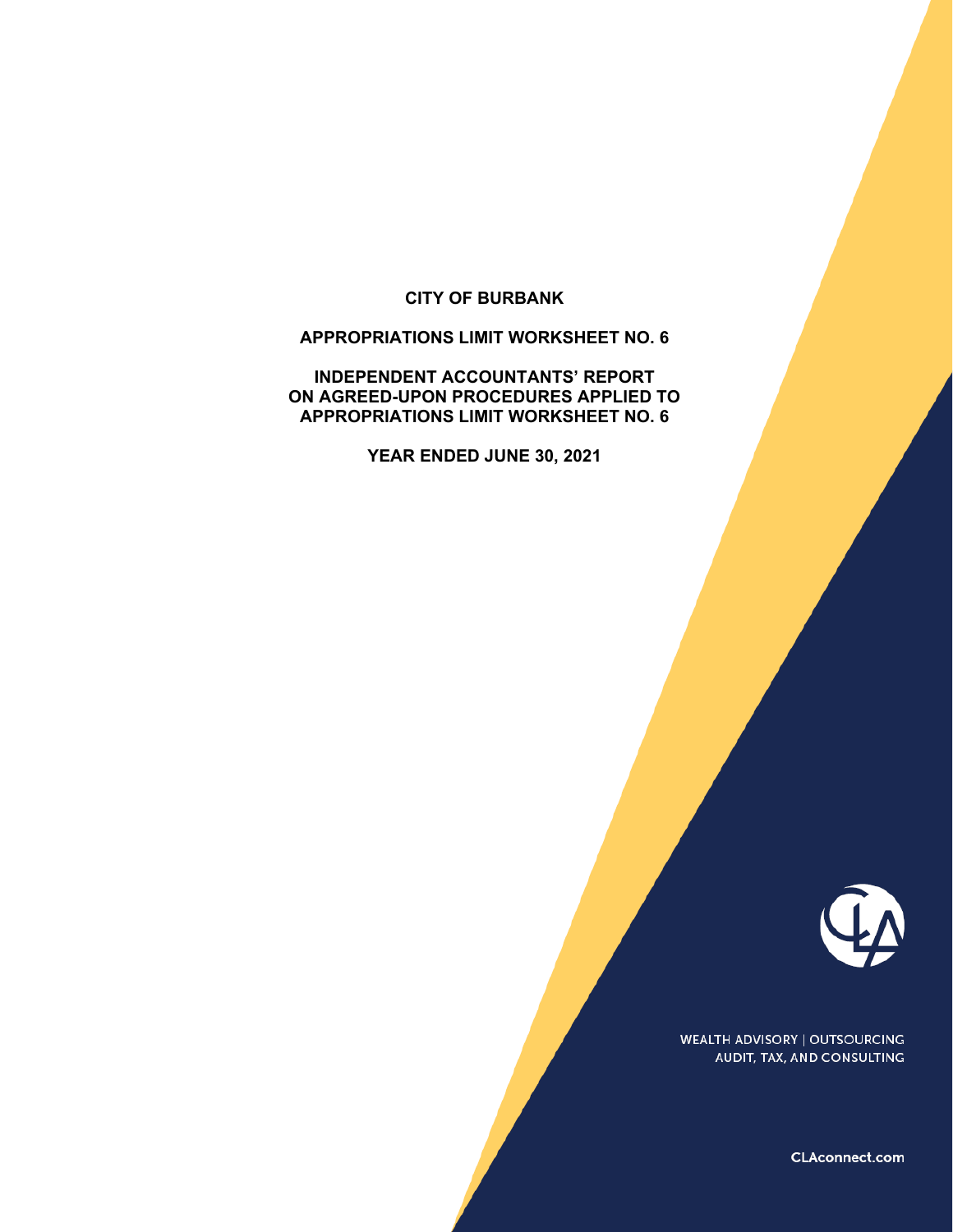

# **INDEPENDENT ACCOUNTANTS' REPORT ON APPLYING AGREED-UPON PROCEDURES**

Honorable Members of the City Council City of Burbank Burbank, California

We have performed the procedures enumerated below on the accompanying Appropriations Limit Worksheet No. 6 of the City of Burbank, California (the City) for the year ended June 30, 2021. The City's management is responsible for the Appropriations Limit Worksheet No. 6.

The City and the League of California Cities (as presented in the League publication entitled "Article XIII-B Appropriations Limit Uniform Guidelines") have agreed to and acknowledged that the procedures performed are appropriate to meet the intended purpose of meeting the requirements of Section 1.5 of Article XIII-B of the California Constitution. This report may not be suitable for any other purpose. The procedures performed may not address all the items of interest to a user of this report and may not meet the needs of all users of this report and, as such, users are responsible for determining whether the procedures performed are appropriate for their purposes.

The procedures and the associated findings are as follows:

a. We obtained the completed Appropriations Limit Worksheet No. 6 for the year ended June 30, 2021, and compared the limit and annual adjustment factors included in that worksheet to the limit and annual adjustment factors that were adopted by resolution of the City Council. We also compared the population and inflation options included in the aforementioned worksheet to those that were selected by a recorded vote of the City Council.

No exceptions were noted as a result of our performing this procedure.

b. For the Appropriations Limit Worksheet No. 6, we added last year's limit to the total adjustments, and compared the resulting amount to this year's limit. We also recalculated the adjustment factor and the adjustment for inflation and population, and compared the results to the amounts on Worksheet No. 6.

No exceptions were noted as a result of our performing this procedure.

c. We compared the prior year appropriations limit presented in the accompanying Appropriations Limit Worksheet No. 6 to the prior year appropriations limit adopted by the Board of Directors for the prior year.

No exceptions were noted as a result of our performing this procedure.

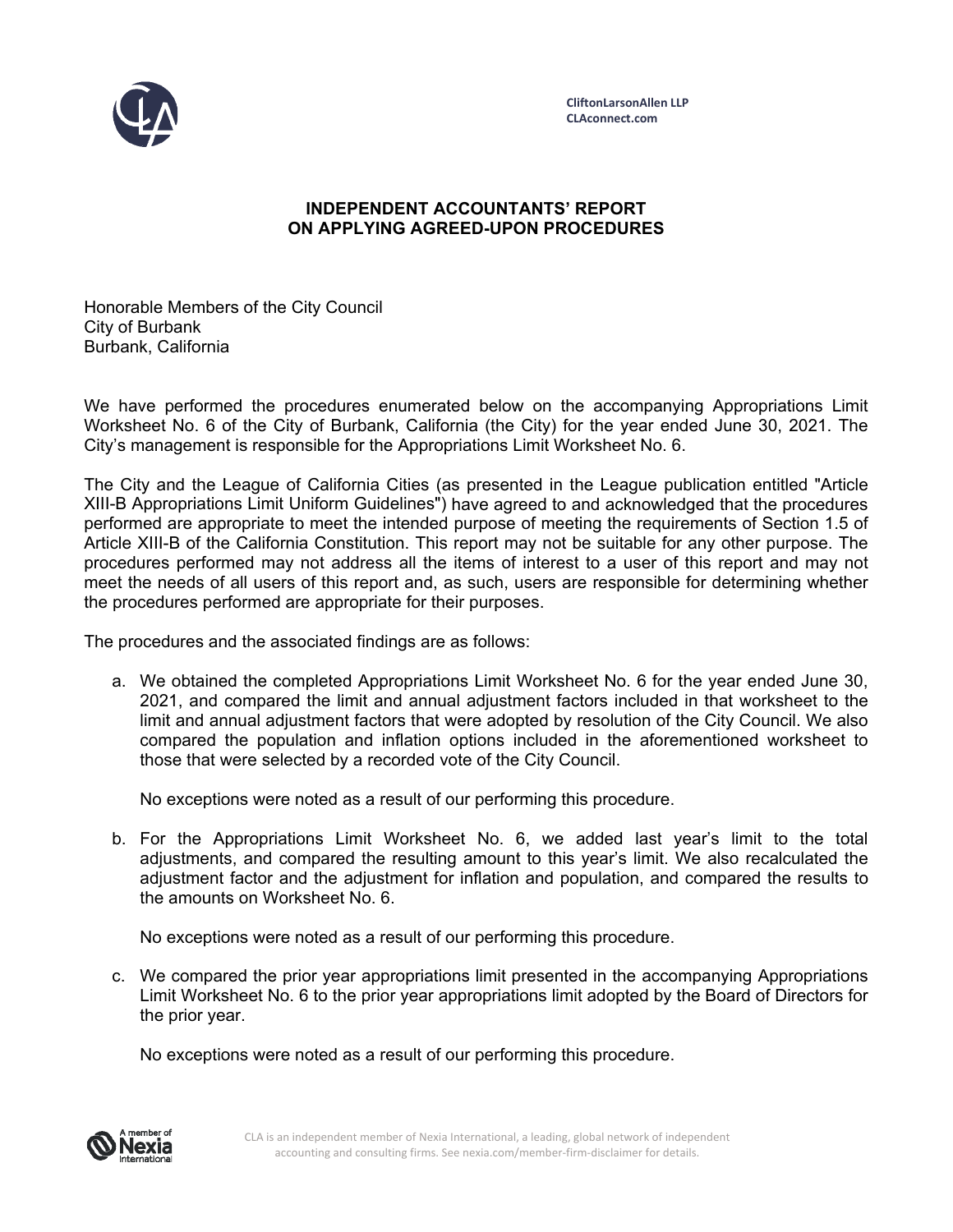We were engaged by the City to perform this agreed-upon procedures engagement and conducted our engagement in accordance with attestation standards established by the American Institute of Certified Public Accountants. We were not engaged to and did not conduct an examination or review engagement, the objective of which would be the expression of an opinion or conclusion, respectively, on the accompanying Appropriations Limit Worksheet No. 6. Accordingly, we do not express such an opinion or conclusion. Had we performed additional procedures, other matters might have come to our attention that would have been reported to you.

We are required to be independent of the City and to meet our other ethical responsibilities, in accordance with the relevant ethical requirements related to our agreed-upon procedures engagement.

This report is intended solely for the information and use of the City Council and management of the City and is not intended to be, and should not be, used by anyone other than these specified parties.

Viifton Larson Allen LLP

# **CliftonLarsonAllen LLP**

Irvine, California November 23, 2021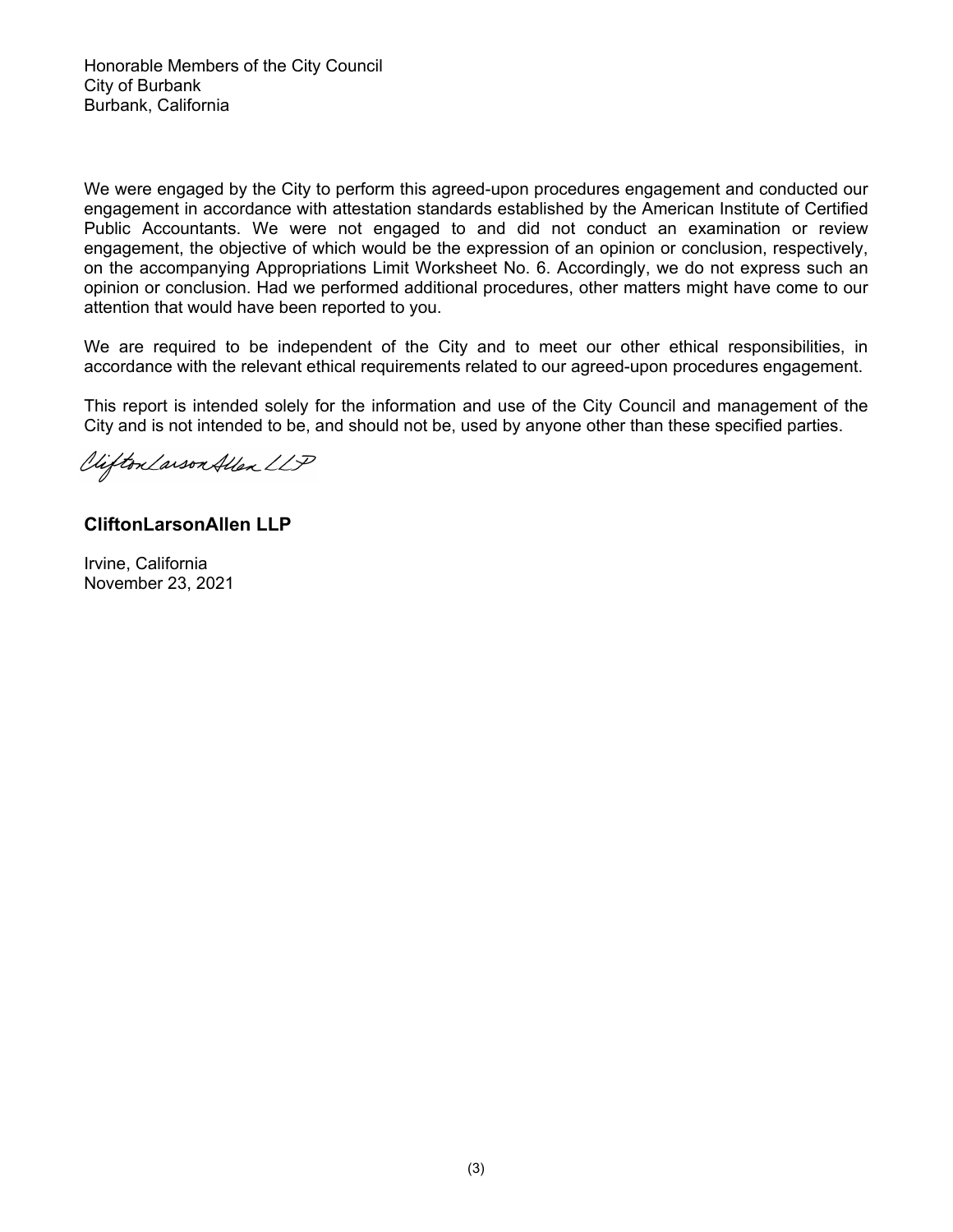# **CITY OF BURBANK APPROPRIATIONS LIMIT WORKSHEET NO. 6 YEAR ENDED JUNE 30, 2021**

| Appropriations Limit for Fiscal Year Ended June 30, 2020 (see Note 2)     |                                 |                                  |                    | \$ | 212, 128, 383 |
|---------------------------------------------------------------------------|---------------------------------|----------------------------------|--------------------|----|---------------|
| Adjustments Factors for the Fiscal Year Ended June 30, 2021 (see Note 2): |                                 |                                  |                    |    |               |
|                                                                           | Inflation<br>Factor<br>(Note 3) | Population<br>Factor<br>(Note 4) | Combined<br>Factor |    |               |
|                                                                           | 1.0373000                       | 1.0035000                        | 1.04093055         |    | x 0.040931    |
| Adjustment for Inflation and Population                                   |                                 |                                  |                    |    | 8,682,531     |
| Other Adjustments (Note 5)                                                |                                 |                                  |                    |    |               |
| <b>Total Adjustments</b>                                                  |                                 |                                  |                    |    | 8,682,531     |
| Appropriations Limit for Fiscal Year Ended June 30, 2021                  |                                 |                                  |                    |    | 220,810,914   |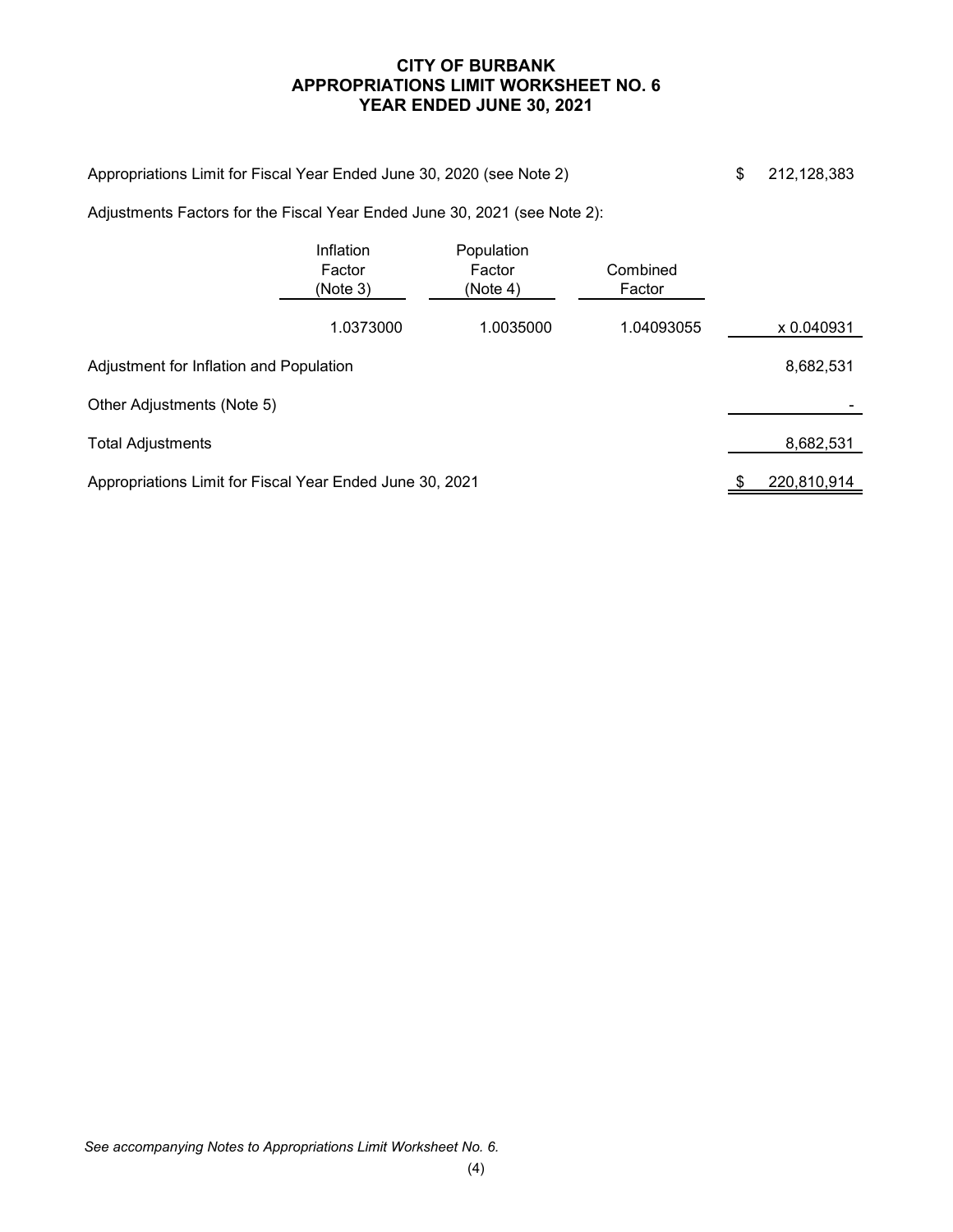## **CITY OF BURBANK NOTES TO APPROPRIATIONS LIMIT WORKSHEET NO. 6 JUNE 30, 2021**

#### **NOTE 1 PURPOSE OF LIMITED PROCEDURES REVIEW**

Under Article XIIIB of the California Constitution (the Gann Spending Limitation Initiative), California governmental agencies are restricted as to the amount of annual appropriations from proceeds of taxes. Effective for years beginning on or after July 1, 1990, under Section 1.5 of Article XIIIB, the annual calculation of the appropriations limit is subject to a limited procedures review in connection with the annual audit.

## **NOTE 2 METHOD OF CALCULATION**

Under Section 10.5 of Article XIIIB, for fiscal years beginning on or after July 1, 1990, the appropriations limit is required to be calculated based on the limit for the fiscal year 1986-87, adjusted for the inflation and population factors discussed at Notes 3 and 4 below.

## **NOTE 3 INFLATION FACTORS**

A California governmental agency may adjust its appropriations limit by either the percentage change in California per capita personal income from the preceding year (which is supplied by the State Department of Finance), or the percentage change in the local assessment roll from the preceding year due to the change of local nonresidential construction. The factor adopted by the City of Burbank (the City) for fiscal year 2020-2021 represents the percentage change in California per capita personal income from the preceding year.

## **NOTE 4 POPULATION FACTORS**

A California governmental agency may adjust its appropriations limit by either the annual percentage change of the jurisdiction's own population, or the annual percentage change in population in the County where the jurisdiction is located. The factor adopted by the City for fiscal year 2020-2021 represents the annual percentage change in the population in the City.

#### **NOTE 5 OTHER ADJUSTMENTS**

A California governmental agency may be required to adjust its appropriations limit when certain events occur, such as the transfer of responsibility for municipal services to, or from, another governmental agency or private entity. The City had no such adjustments for the year ended June 30, 2021.